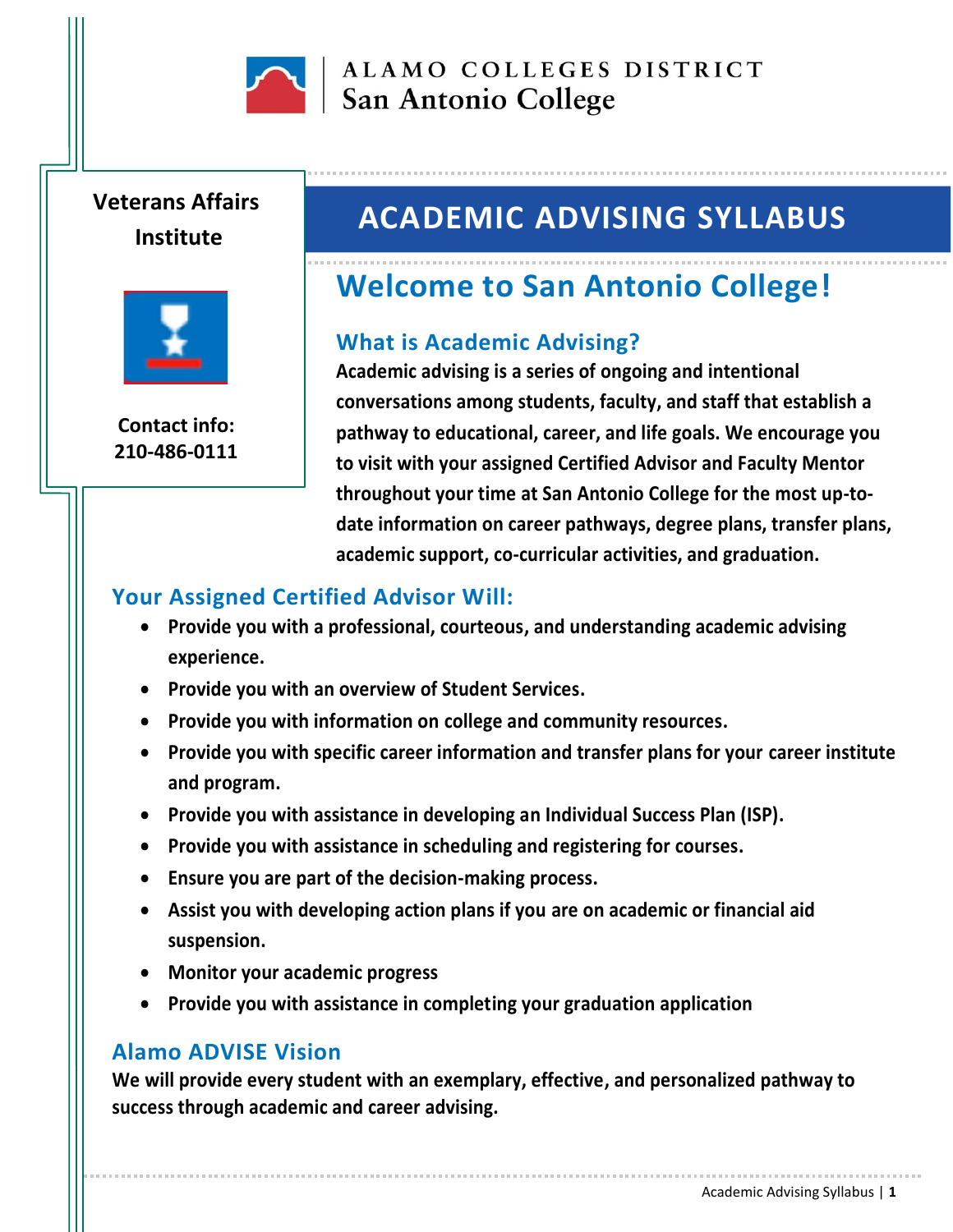#### **Alamo ADVISE Mission**

**At the Alamo College District, academic and career advising build a culture of integrated practices and shared responsibilities. Through collaborative teaching and learning, the advising process empowers our diverse student populations to explore and navigate their academic and career pathways.**

### **San Antonio College Mission**

**To empower our community for success by meeting the postsecondary learning needs of a diverse and globally-networked society. To help students achieve their full potential by preparing them to graduate, transfer, or enter the workforce with effective critical thinking skills, communication proficiency, leadership ability, personal and civic responsibility, empirical and quantitative understanding, performance proficiency, and the ability to work effectively in teams.**



## **Student Responsibilities:**

- **Be proactive. Read all of your emails in ACES. This is the official communication method for the Alamo Colleges District.**
- **Create and commit to an academic plan that supports certificate and/or degree completion and/or successful transfer.**
- **Commit to Completion.**
- **Meet critical deadlines for registration, financial aid and payment deadlines, add/drops, and application for completing your degree and/or certificate.**
- **Be prepared to discuss goals and educational plans. Ask questions if something is not clear or you have a concern. Be open and willing to consider all options and**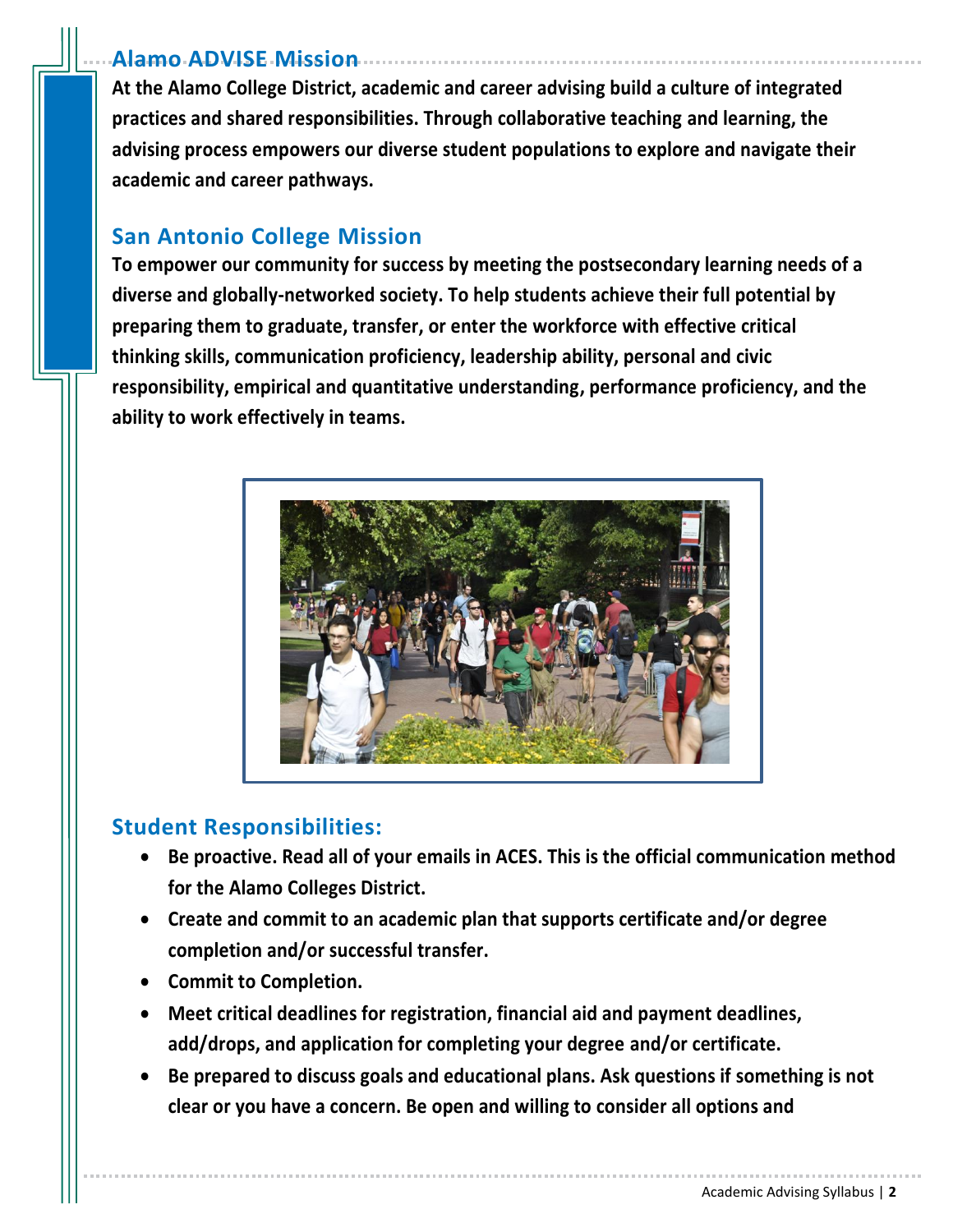**recommendations.**

- **Schedule regular appointments with your assigned Certified Advisor and/or Faculty Mentor.**
- **Inform your assigned Certified Advisor of important changes that directly affect your academic performance and educational goals.**
- **Monitor your academic progress in Alamo GPS via your ACES account.**
- **Be an engaged and active learner in your educational journey.**

#### **Student Outcomes:**

- **Embrace personal responsibility as an integral part of personal and student success.**
- **Identify individual strengths and weaknesses.**
- **Utilize provided tools to research, plan, and monitor your academic journey.**
- **Know and adhere to critical policies and dates including drop and pay deadlines, academic standards, financial obligations, federal, state, and local policies for program completion.**
- **Engage in activities/programs outside the classroom.**
- **Utilize college resources.**
- **Know the importance of program completion, core completion, the benefits of the associate degree, transfer, and reverse transfer options.**
- **Utilize the TRAC Center for transfer, career, and job readiness services.**
- **Know how and where to access financial assistance to continue your educational goals.**

### **Recommended Readings and Resources**

**San Antonio College e-Catalogmysaccatalog.alamo.edu Career Coach ................................................................................................alamo.emsicc.com/ Alamo Colleges Virtual Career and Placement Center..................................myalamocareer.org**

## **Email Policy**

**All San Antonio College email communications will be sent via your ACES student email (per Alamo Colleges District policy). You will need to check your ACES e-mail for important information such as financial aid, admissions and records, campus announcements, and other Alamo Colleges communications. You must also communicate with your Advisor utilizing your ACES e-mail and should include your Banner number in any emails you send. If you need information on how to set up**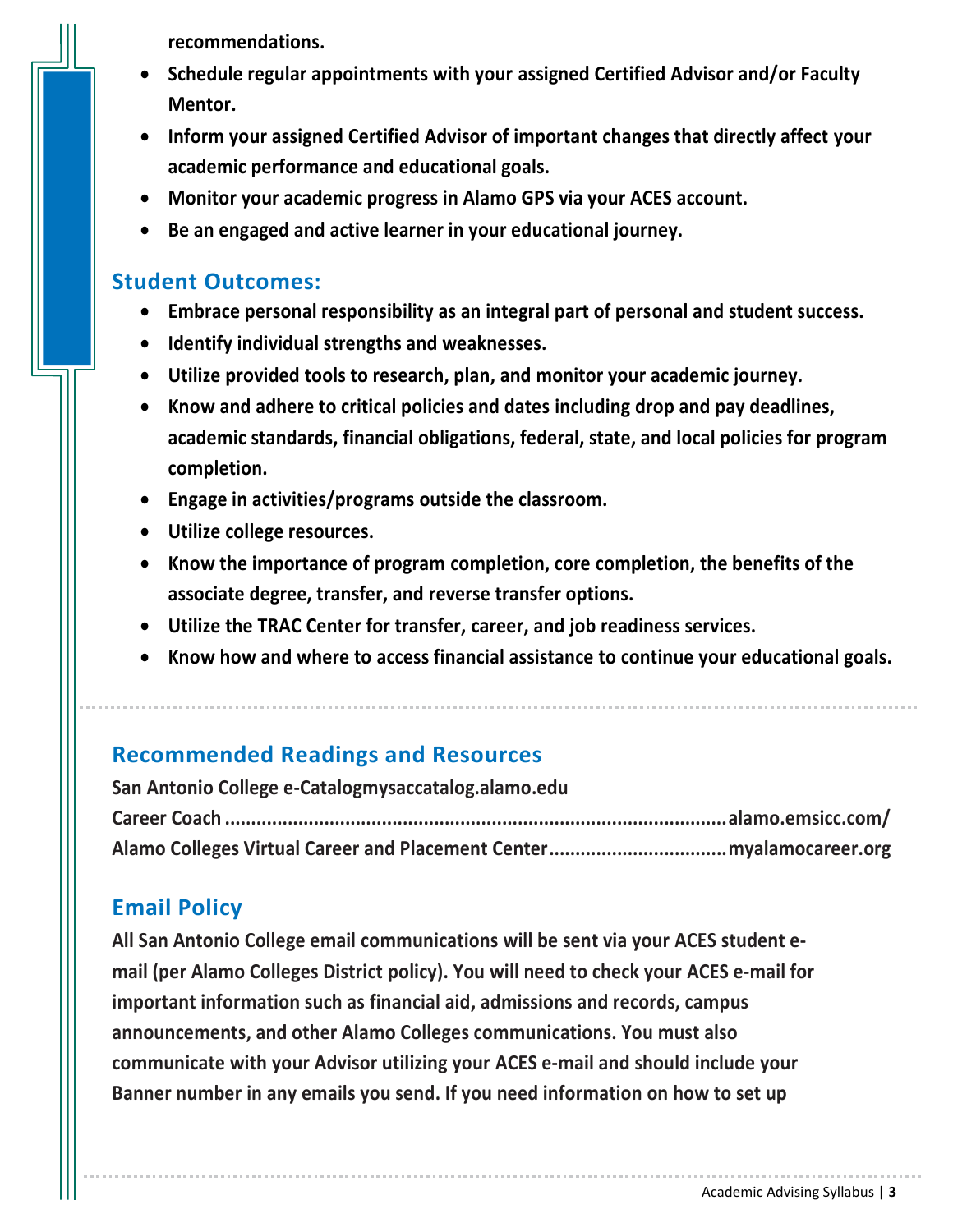**your ACES e-mail account, please visit aces.alamo.edu.**

### **Assessment of Advising**

**Students will have the opportunity to rate their advising experience through the Alamo Colleges District Advising survey.**

### **Good Academic Standing**

**Acceptable scholastic performance, also known as Good Academic Standing, is based upon your progress towards successful course and program completion. Good Standing means that you have maintained a minimum overall institutional GPA of a 2.0, including developmental courses. Good Standing is affected if your overall institutional GPA falls below 2.0 at any time, which may place you on Academic Probation, and potentially Academic Dismissal. Classes taken at your home institution are used to calculate your semester and overall institutional GPAs.**

### **Academic Probation and Suspension**

- **If you begin any semester term in Good Academic Standing but fail to maintain a cumulative GPA of 2.0 or higher, you are placed on Academic Probation. You will be notified of your probationary status via your ACES email account.**
- **You may re-enroll for one (1) semester term after meeting with your assigned Certified Advisor.**
- **Your status is evaluated after each semester term. You must earn a semester term GPA of 2.0 or higher to remain enrolled while on Academic Probation.**
- **Upon completion of above requirements, any appropriate academic hold will be cleared on your records.**
- **Academic Probation status is removed when you earn both a semester term GPA of 2.0 or higher and a cumulative GPA of 2.0 or higher.**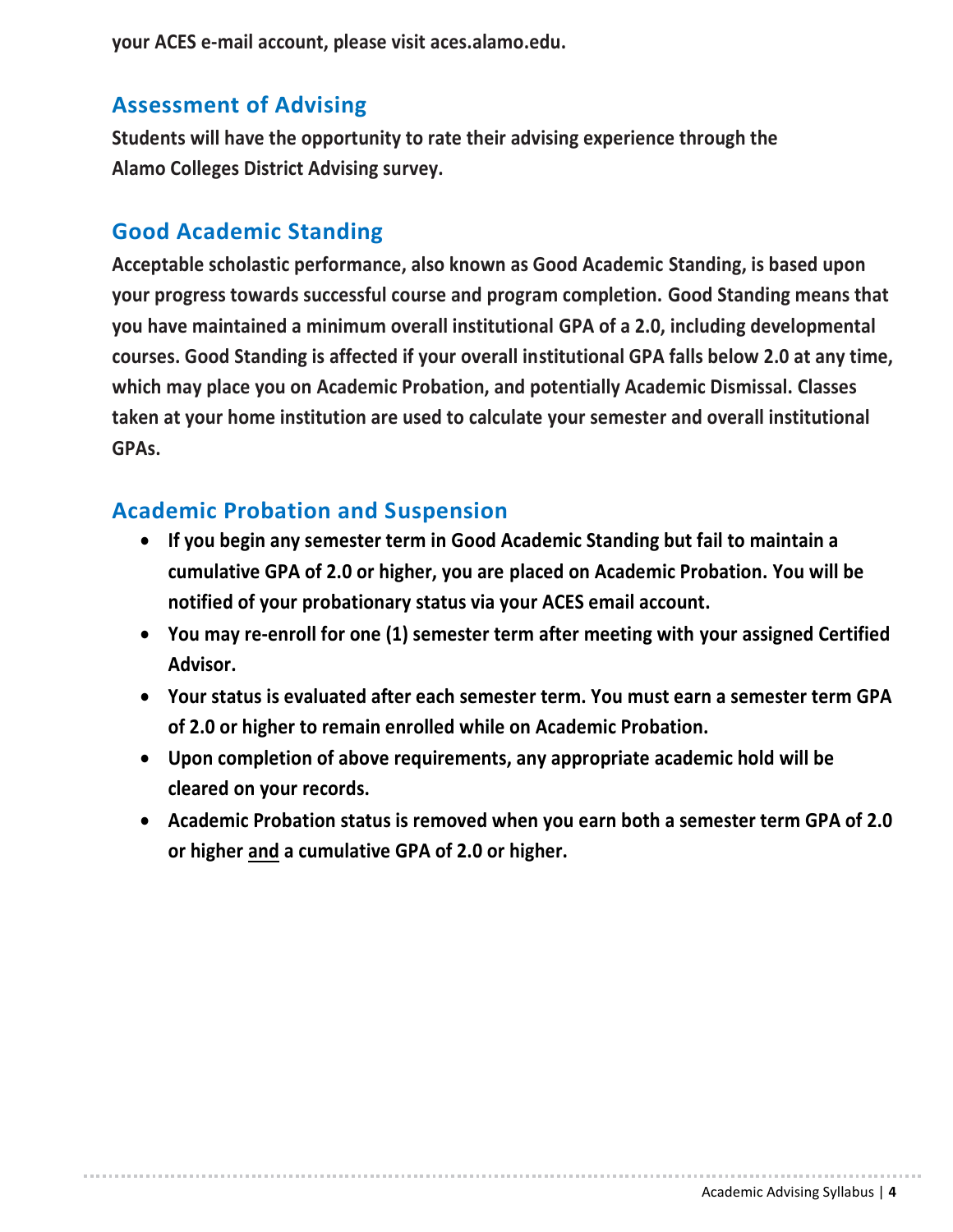### **Financial Aid Probation and Suspension**

**Federal regulations require all students applying for financial assistance to maintain satisfactory academic progress (SAP) in order to receive aid. The progress standards that you are required to meet in order to maintain financial aid eligibility are:**

- **A minimum 2.0 GPA, "C" or better, per semester and overall GPA;**
- **Successful completion of 67% of all coursework attempted**
- **Completion of the academic program of study within ninety-nine (99) hours of attempted coursework (including all hours attempted at other colleges).** *Note:* **Thirty (30) hours of non-repeated developmental classes may be excluded from the ninety-nine (99) hours.**

**You may appeal your suspension status in order to seek reinstatement for Federal Pell or Federal Loan eligibility. To appeal you must complete an ISP with your assigned Certified Advisor, clearly showing courses earned towards the program, courses still needed, and your anticipated graduation date. Additionally, you will need to submit a personal statement (with appropriate documentation) detailing the circumstances that resulted in your failure to meet the required standards, what changes you have made to address those circumstances, and what your educational goals are. If the appeal is approved, your eligibility is reinstated subject to program requirements. Progress is reviewed at the end of the semester to make sure that you are meeting the standards and following the degree plan. Failure in either of these criteria will again result in financial aid suspension.**

**If your appeal is denied, no financial aid of any kind may be awarded to you. You can continue to enroll but at your own expense. A re-appeal is acceptable after you have completed at least one (1) semester, preferably two (2), and believe you can make a case for getting back on track academically. The committee's decision is final and may not be appealed further.**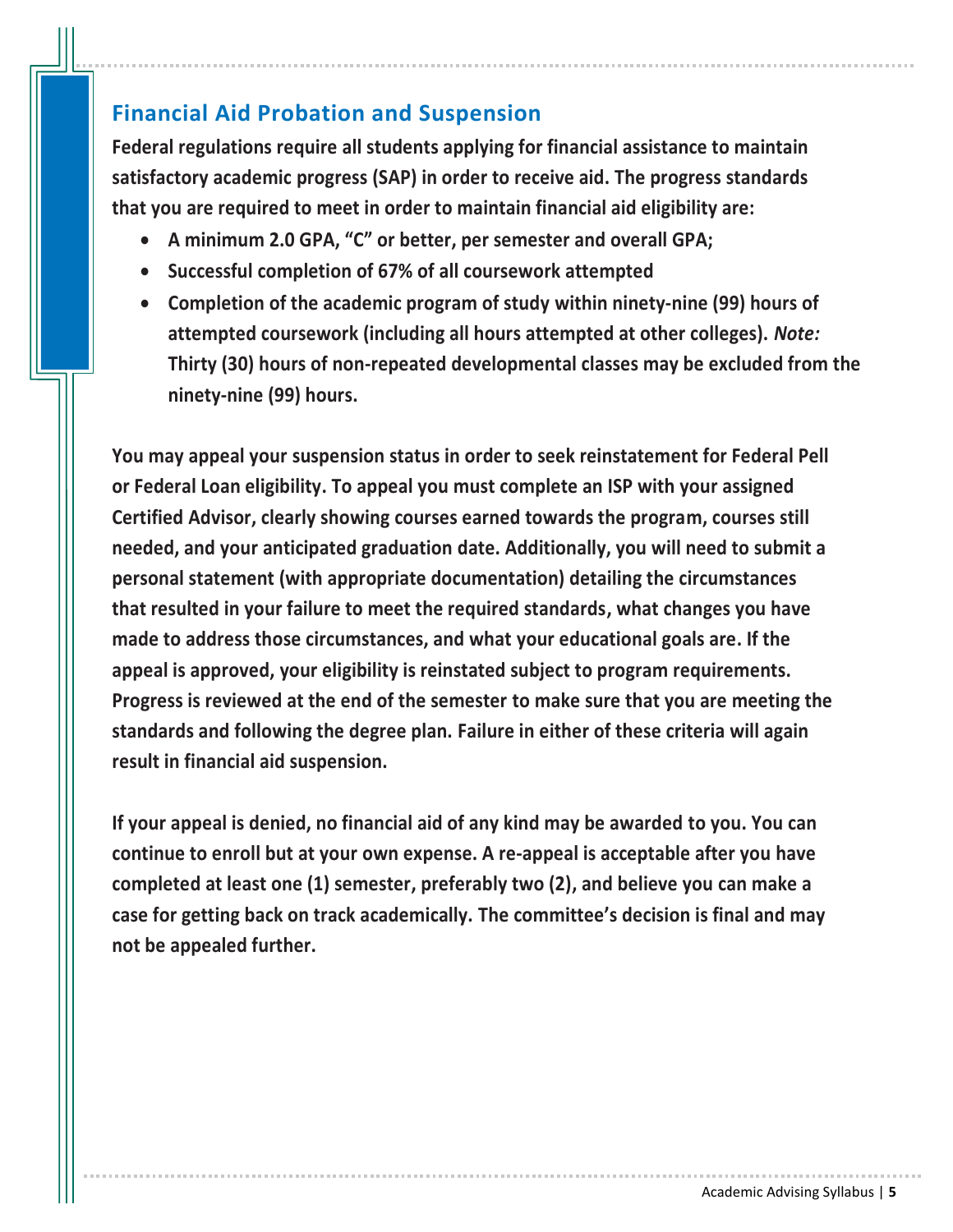# **Student Academic Advising Plan**

|                                                            | <b>Hours</b>              | <b>Advising Type</b>                                          | <b>Achievements</b>                                                                                                                                                                                                                                                                                                                                                                                                                                                                                                                                                                                                                                         |
|------------------------------------------------------------|---------------------------|---------------------------------------------------------------|-------------------------------------------------------------------------------------------------------------------------------------------------------------------------------------------------------------------------------------------------------------------------------------------------------------------------------------------------------------------------------------------------------------------------------------------------------------------------------------------------------------------------------------------------------------------------------------------------------------------------------------------------------------|
| First Year 0 - 30 Hours                                    | $0 - 15$<br><b>Hours</b>  | <b>Group Advising</b><br>and<br>Individual<br><b>Advising</b> | √ Understand how to navigate the ACES portal (to include email<br>and Alamo GPS)<br>$\sqrt{ }$ Identify your intended educational and career pathway choice.<br>$\sqrt{ }$ Understand the degree, certificate, and transfer options<br>available to you.<br>$\sqrt{ }$ Understand the transfer requirements for the transfer<br>institution you selected.<br>$\sqrt{ }$ Understand the importance of Core Curriculum and degree<br>completion.<br>√ Maintain consistent contact with your Certified Academic<br>Advisor.<br>√ Create and submit a Personal Mission Statement.<br>$\sqrt{ }$ Develop, complete, and get approval for your Individual Success |
|                                                            | $16 - 30$<br><b>Hours</b> | <b>Individual</b><br><b>Advising</b>                          | $\sqrt{\phantom{a}}$ Maintain consistent contact with your advisor.<br>$\sqrt{\ }$ Commit to a plan of study within a pathway and a transfer<br>institution.<br>√ Review your Individual Success Plan (ISP) with your Certified<br>Academic Advisor, and make necessary updates.<br>$\sqrt$ Understand your academic standing, and how it can affect your<br>transfer and degree plans.<br>$\sqrt{\frac{1}{2}}$ Explore scholarship and internship opportunities.                                                                                                                                                                                           |
| cond Year 31+ Hours<br>တိ                                  | $31 - 45$<br><b>Hours</b> | <b>Individual</b><br><b>Advising</b>                          | √ Maintain consistent contact with your Certified Academic<br>Advisor.<br>$\sqrt{ }$ Monitor academic progression and plan for graduation and/or<br>transfer.<br>$\sqrt{ }$ Review Individual Success Plan (ISP) in preparation for<br>completion.<br>$\sqrt{ }$ Utilize college resources for career and job readiness                                                                                                                                                                                                                                                                                                                                     |
|                                                            | 45+<br>Hours              | <b>Individual</b><br><b>Advising</b>                          | √ Maintain consistent contact with your Certified Academic<br>Advisor.<br>$\sqrt{\ }$ Complete degree audit and submit graduation<br>application.<br>$\sqrt{ }$ Meet with Career and Transfer Services to create a resume.<br>$\sqrt{\ }$ Request transcripts to be sent to transfer institution.<br>$\sqrt{ }$ Be familiar with transfer information regarding financial                                                                                                                                                                                                                                                                                   |
| Individual<br>Summer<br><b>Sessions</b><br><b>Advising</b> |                           |                                                               | $\sqrt{ }$ Take advantage of the Summer Momentum Tuition Plan.<br>√ Maintain consistent contact with your Certified Academic                                                                                                                                                                                                                                                                                                                                                                                                                                                                                                                                |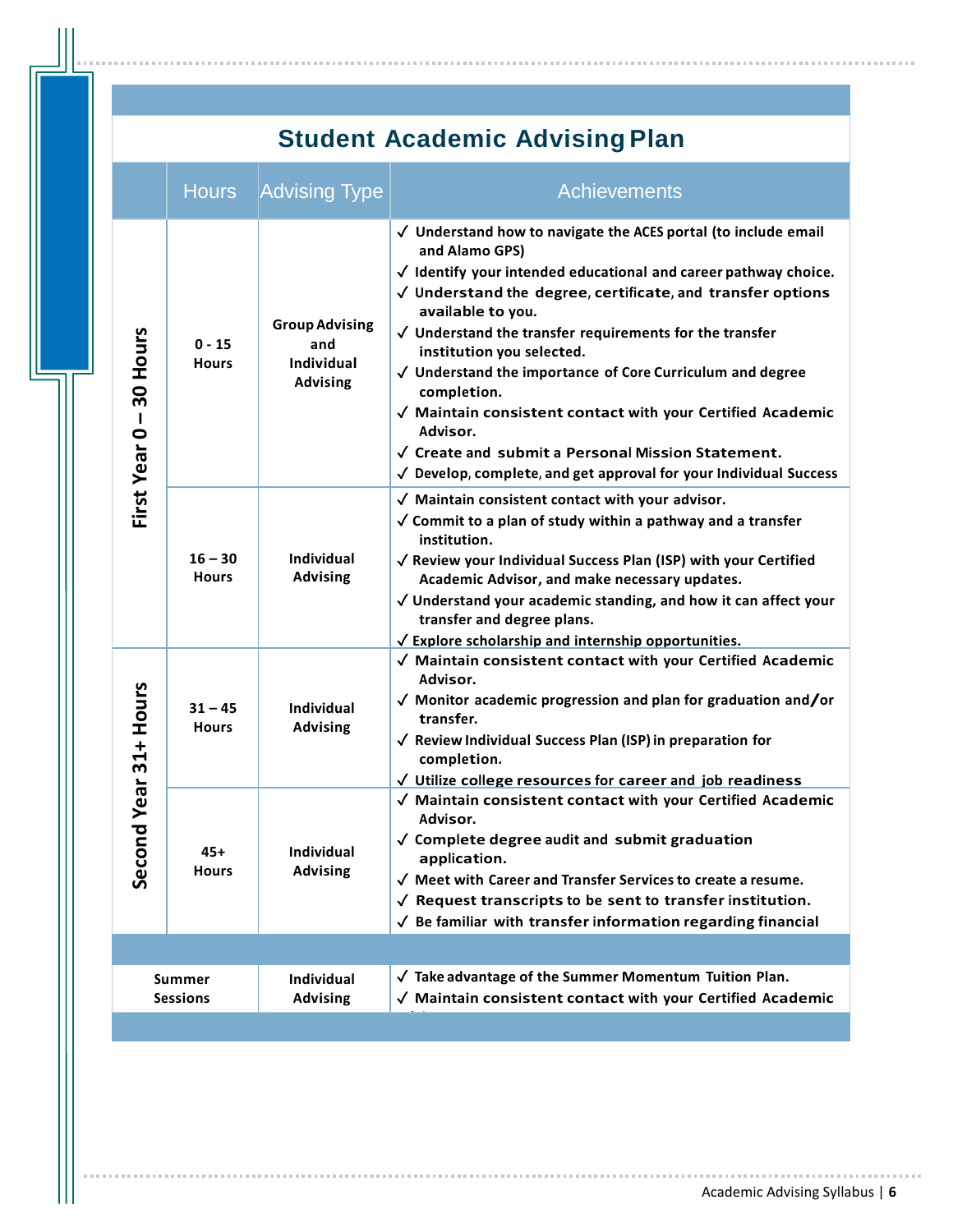# **Step-by-Step Plan for a Successful Semester:**

| <b>STEPS</b> | PART OF TERM: (16-WEEK)                          | <b>ACTIVITIES</b>                                                                                                                                                                                                                                                                                                                                                                                                                                                                                                                                                                  |  |
|--------------|--------------------------------------------------|------------------------------------------------------------------------------------------------------------------------------------------------------------------------------------------------------------------------------------------------------------------------------------------------------------------------------------------------------------------------------------------------------------------------------------------------------------------------------------------------------------------------------------------------------------------------------------|--|
| Step 1       | One to two weeks before the<br>1st day of class. | Confirm your course schedule on ACES and verify that you do not<br>$\bullet$<br>have a balance. Students who have not paid their tuition and fees<br>by the published due date will be dropped from their courses.<br>Check the admissions and records website for the most up-to-date<br>$\bullet$<br>information in the Academic Calendar you will find: census dates,<br>refund schedules, last day to withdraw, and final exam schedule.                                                                                                                                       |  |
| Step 2       | Beginning the first day of<br>class              | First day counts! Show up for class for the first day or be dropped!<br>$\bullet$<br>If you are graduating this semester, apply for graduation via ACES.<br>$\bullet$                                                                                                                                                                                                                                                                                                                                                                                                              |  |
| Step 3       | Second week of classes                           | Make an appointment to visit with your assigned Certified Advisor and<br>$\bullet$<br><b>Faculty Mentor.</b>                                                                                                                                                                                                                                                                                                                                                                                                                                                                       |  |
| Step 4       | <b>Fourth week of class</b>                      | If you are graduating this semester and planning to transfer, start<br>$\bullet$<br>applying now! Many universities have application deadlines in<br>October for the Spring semester.                                                                                                                                                                                                                                                                                                                                                                                              |  |
| Step 5       | <b>Sixth week of class</b>                       | Set up an appointment to meet with your assigned Certified<br>$\bullet$<br>Advisor or Faculty Mentor to prepare for next semester<br>registration!<br>Transfer Fair - Be sure to attend the Transfer Fair and visit with<br>$\bullet$<br>prospective colleges and universities. This is a great time to find out<br>about university admissions requirements, financial aid, scholarships,<br>campus location, etc. (Check for dates)                                                                                                                                              |  |
| Step 6       | <b>Eighth week of class</b>                      | Check on your ACES account for any registration holds, financial aid<br>$\bullet$<br>awards and review your Individual Success Plan for course registration.<br>Check in with your assigned Advisor to see if you have a PIN hold.<br>$\bullet$<br>If you are graduating this semester, fill out a graduation application<br>$\bullet$<br>with your assigned Certified Advisor, if you have not already done so.<br>The application deadline is fast approaching!                                                                                                                  |  |
| Step 7       | <b>Tenth week of class</b>                       | Review course withdrawal dates for the semester. Keep in mind that<br>$\bullet$<br>withdrawing from courses can impact your financial aid, three-peat<br>rule and six drop rule. If you are considering withdrawing from a<br>course, meet with your instructor for advice. There may be help or<br>suggestions your instructor can offer; perhaps there is a way to stay in<br>the class.<br>If you are graduating this semester, be sure that you request that an<br>$\bullet$<br>official transcript with final grades be sent to your home address or<br>transfer institution. |  |
| Step 8       | <b>Fourteenth week of class</b>                  | Prepare for your final exams and set up a plan to complete your<br>$\bullet$<br>coursework.                                                                                                                                                                                                                                                                                                                                                                                                                                                                                        |  |
| Step 9       | <b>Fifteenth week of class</b>                   | Review next semester's schedule, check for registration/transcript<br>holds and verify that you do not have tuition and fee balances in ACES.<br>Review final exam schedule.<br>$\bullet$                                                                                                                                                                                                                                                                                                                                                                                          |  |
| Step 10      | Sixteenth week of Class                          | Final exams will be conducted during the 16th week of class, and final<br>$\bullet$<br>Grades will be posted on Wednesday of the following week.                                                                                                                                                                                                                                                                                                                                                                                                                                   |  |